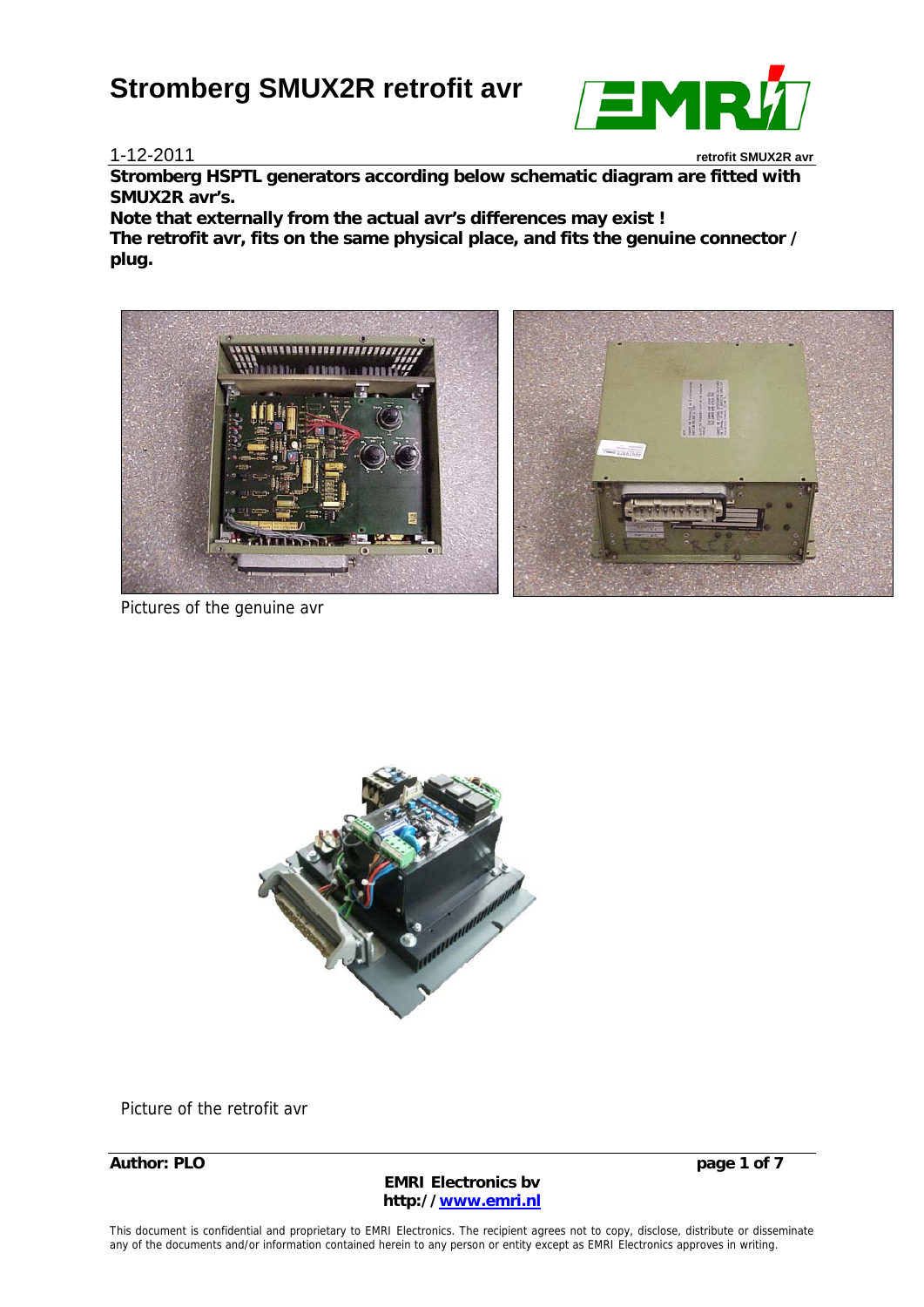

1-12-2011 **retrofit SMUX2R avr**



Genuine schematic diagram of the HSPTL ( smux controlled ) generator

**Author: PLO page 2 of 7** 

**EMRI Electronics bv http://www.emri.nl**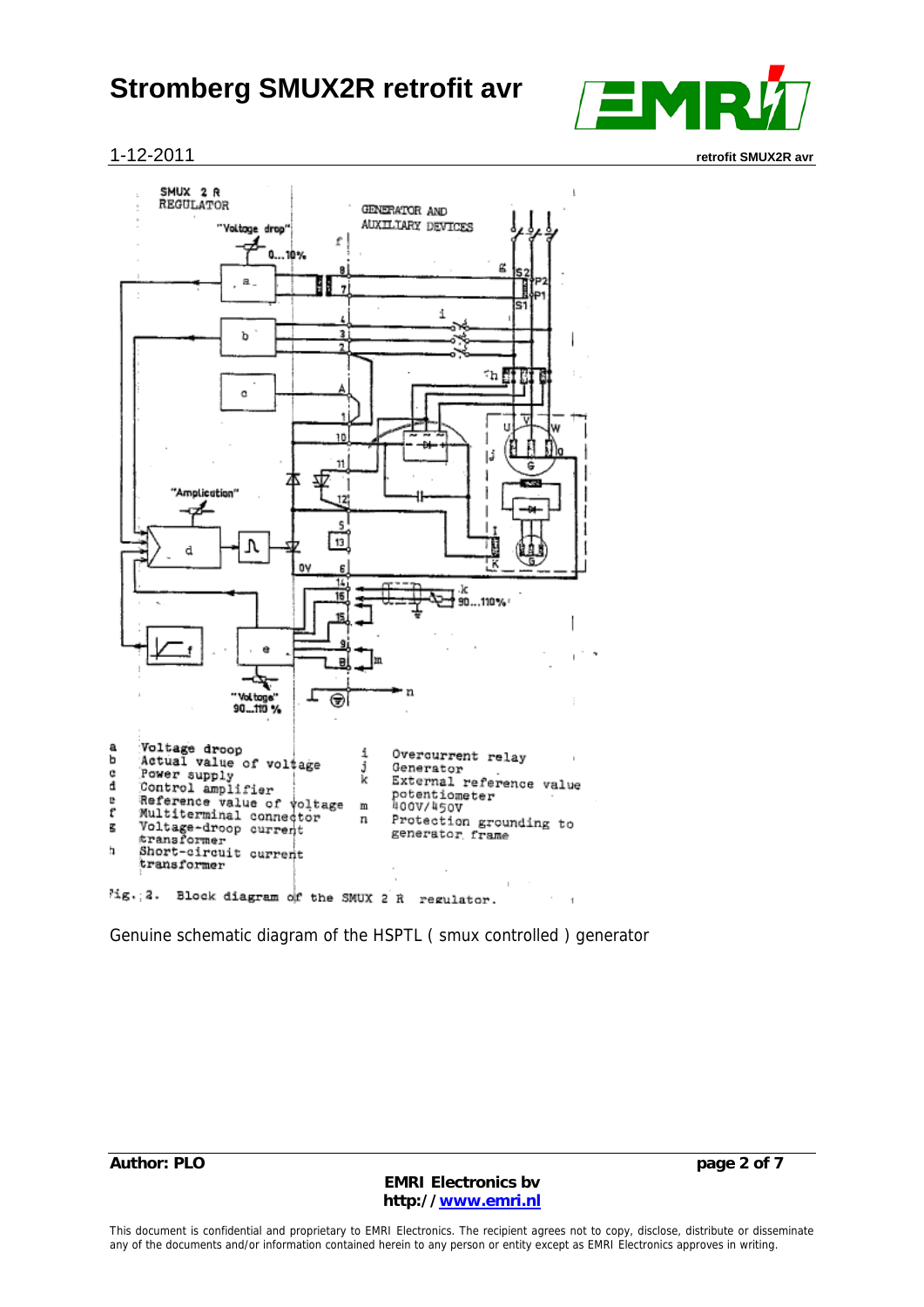





Retrofit avr schematic diagram.

**EMRI Electronics bv http://www.emri.nl**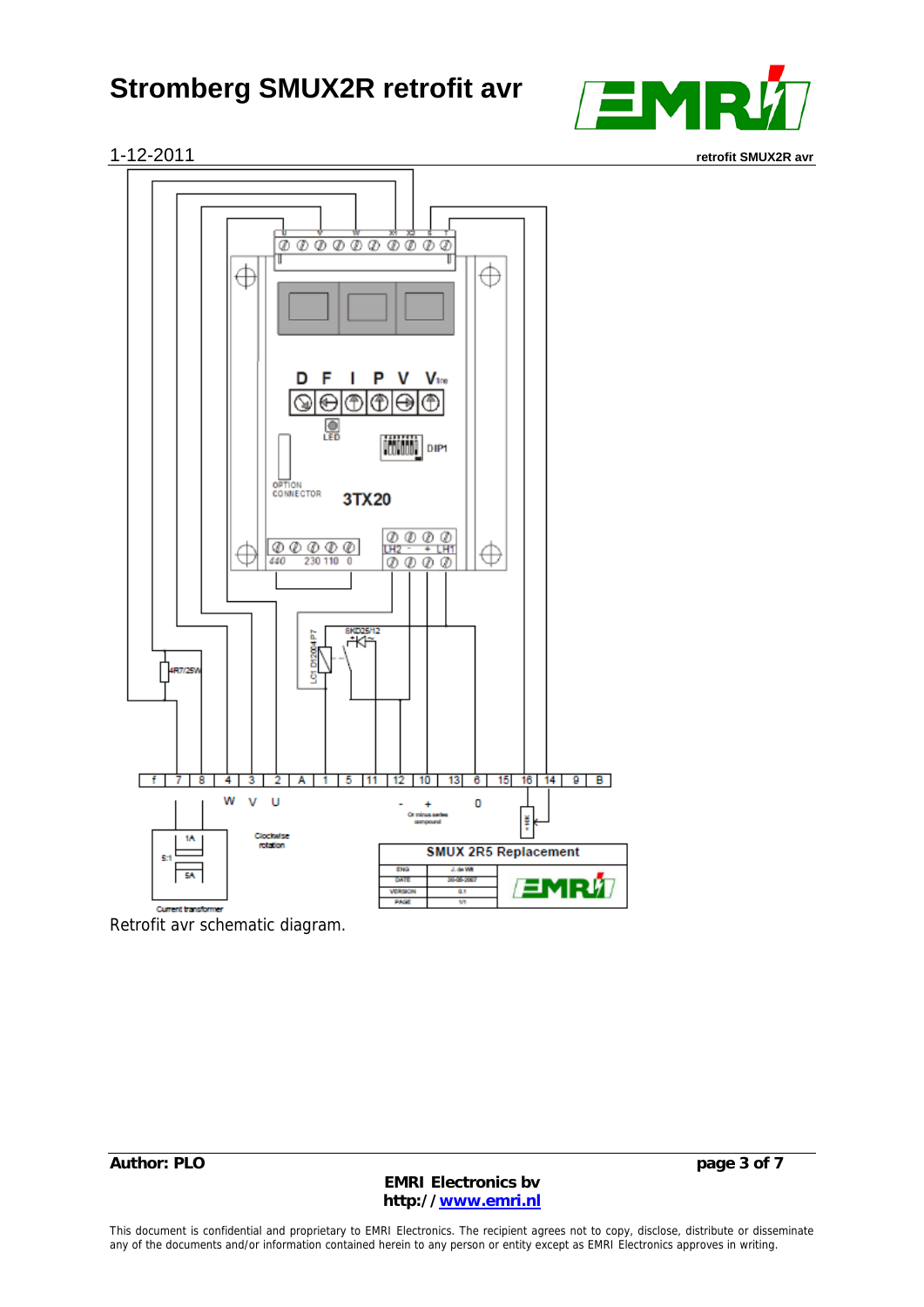

#### **Droop CT connection:**

The SMUX 2R replacement avr is build for acceptance / connection to a 1 Amp secondary Droop CT at clockwise direction.

( CT tagged **g** in the manual of the AVR / Generator, fitted in the V Phase )

If the generator which is to be equipped with the SMUX 2R replacement AVR has a current transformer with a secondary current of 5 Amps, you should use the adaptation current transformer 5:1 Amps.

For adjustments: see the attached manual 3TX20 avr.

#### **Dimensions:**



#### **Author: PLO page 4 of 7**

**EMRI Electronics bv http://www.emri.nl**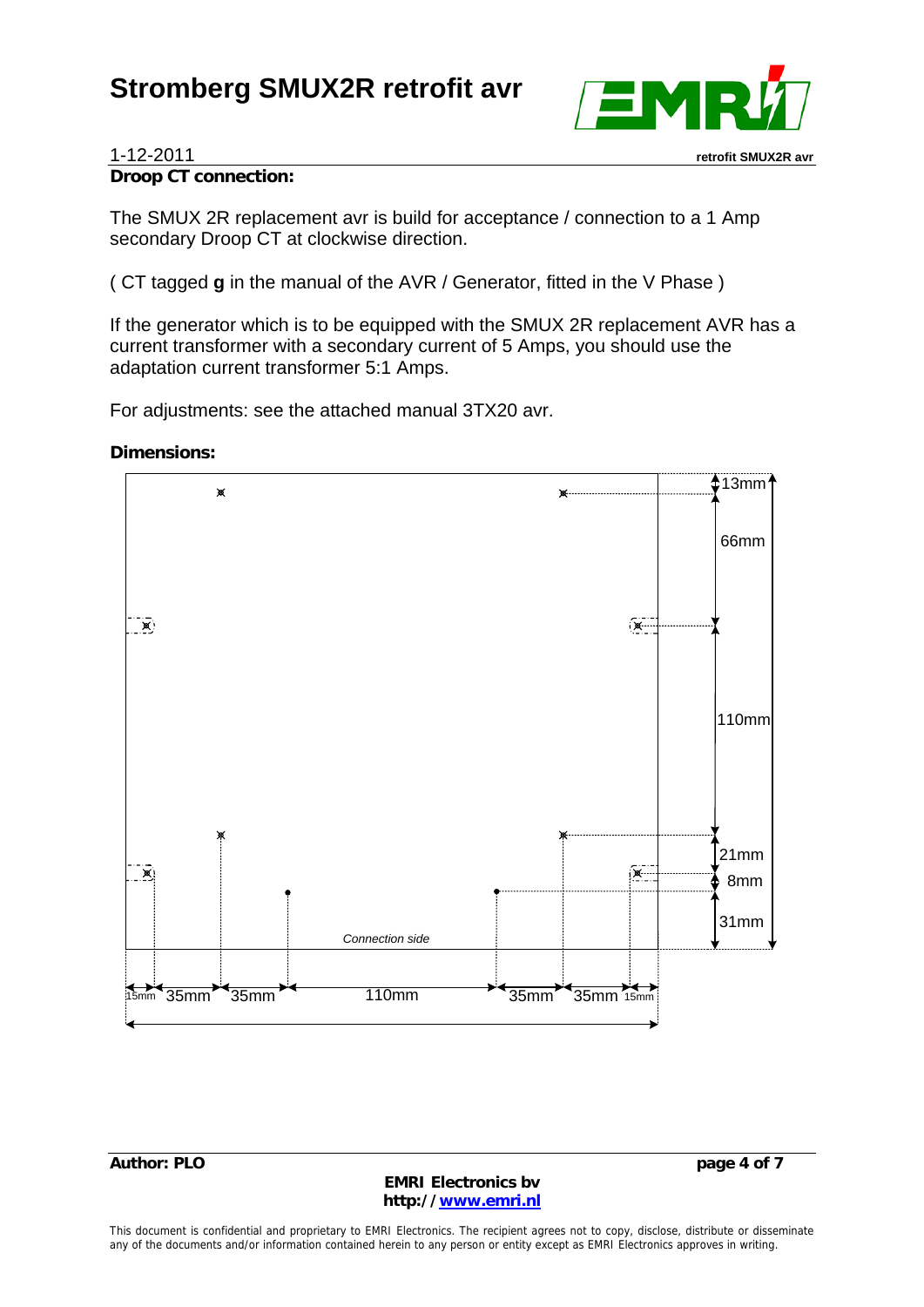

Connector male



153 mm uuu 001 ♣  $180 \text{ mm}$  $\frac{1}{25}$  mm πт  $245$  mm

**Author: PLO** page 5 of 7

**EMRI Electronics bv http://www.emri.nl**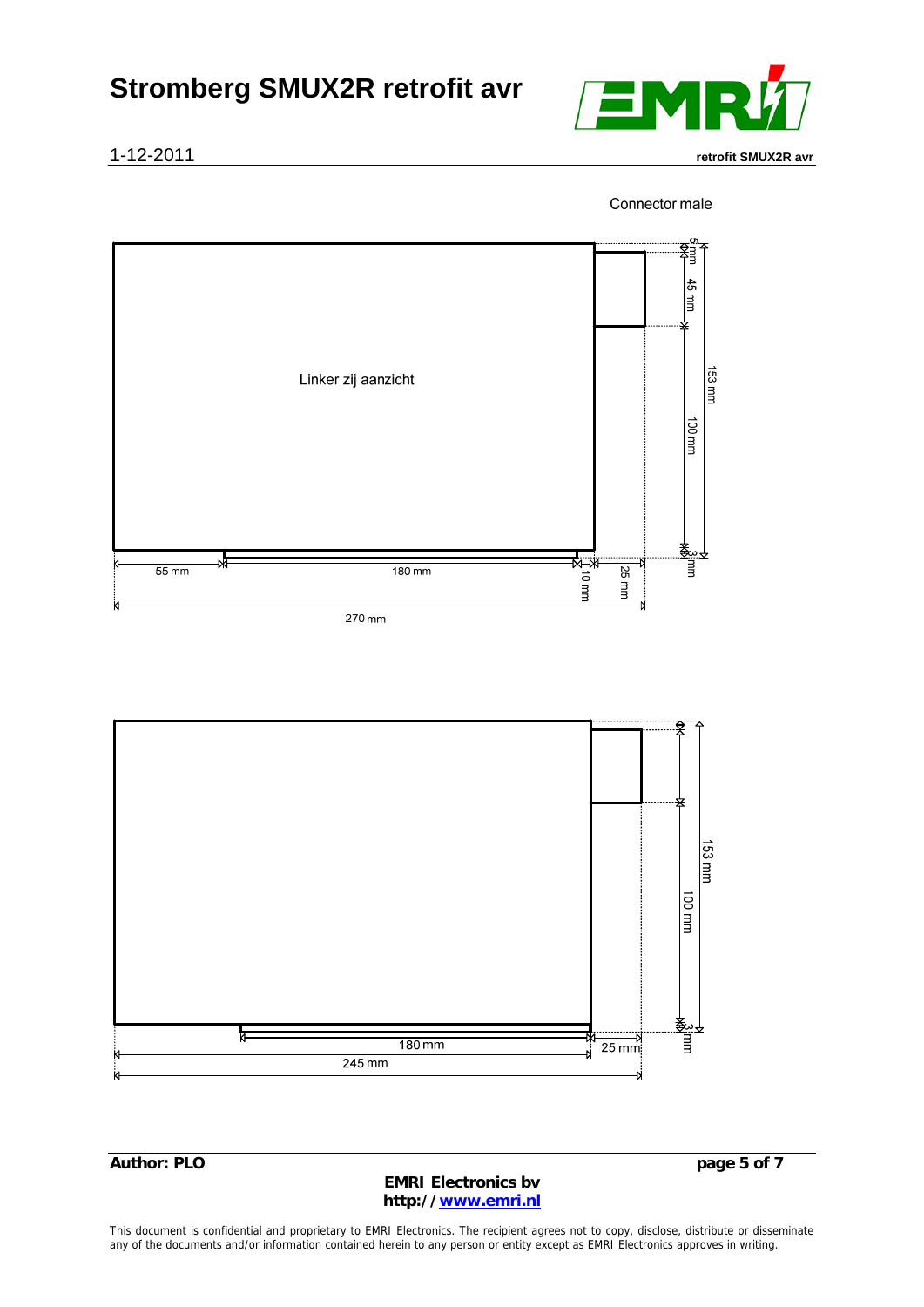



**SMUX2R connector side avr male plug:** 

**Author: PLO** page 6 of 7

**EMRI Electronics bv http://www.emri.nl**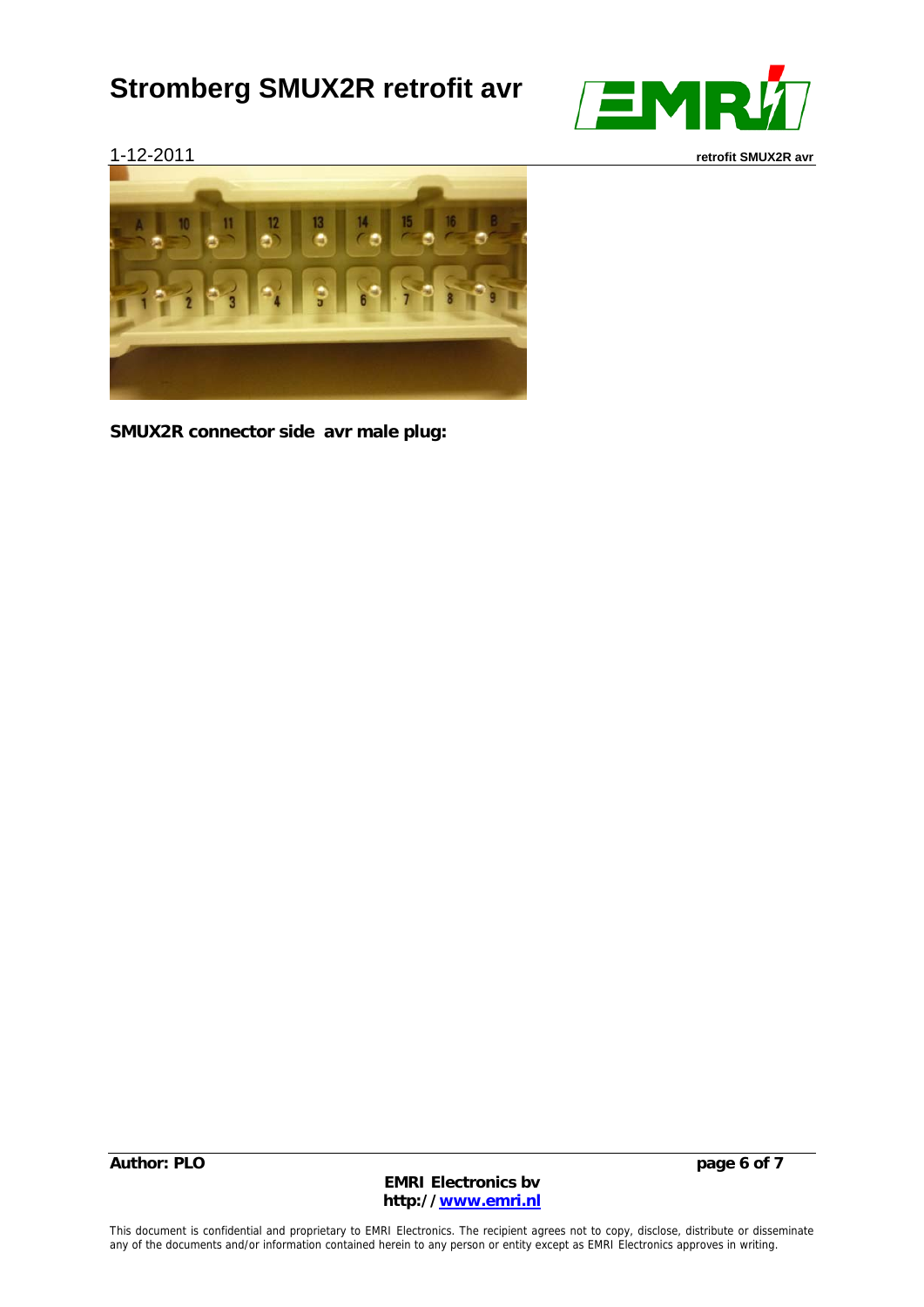1-12-2011 **retrofit SMUX2R avr**

EMR



**EMRI Electronics bv Morsestraat 10 6716 AH EDE The Netherlands T: +31 318 620 427 F: +31 318 634 615 info@emri.nl** 

**Author: PLO page 7 of 7** 

**EMRI Electronics bv http://www.emri.nl**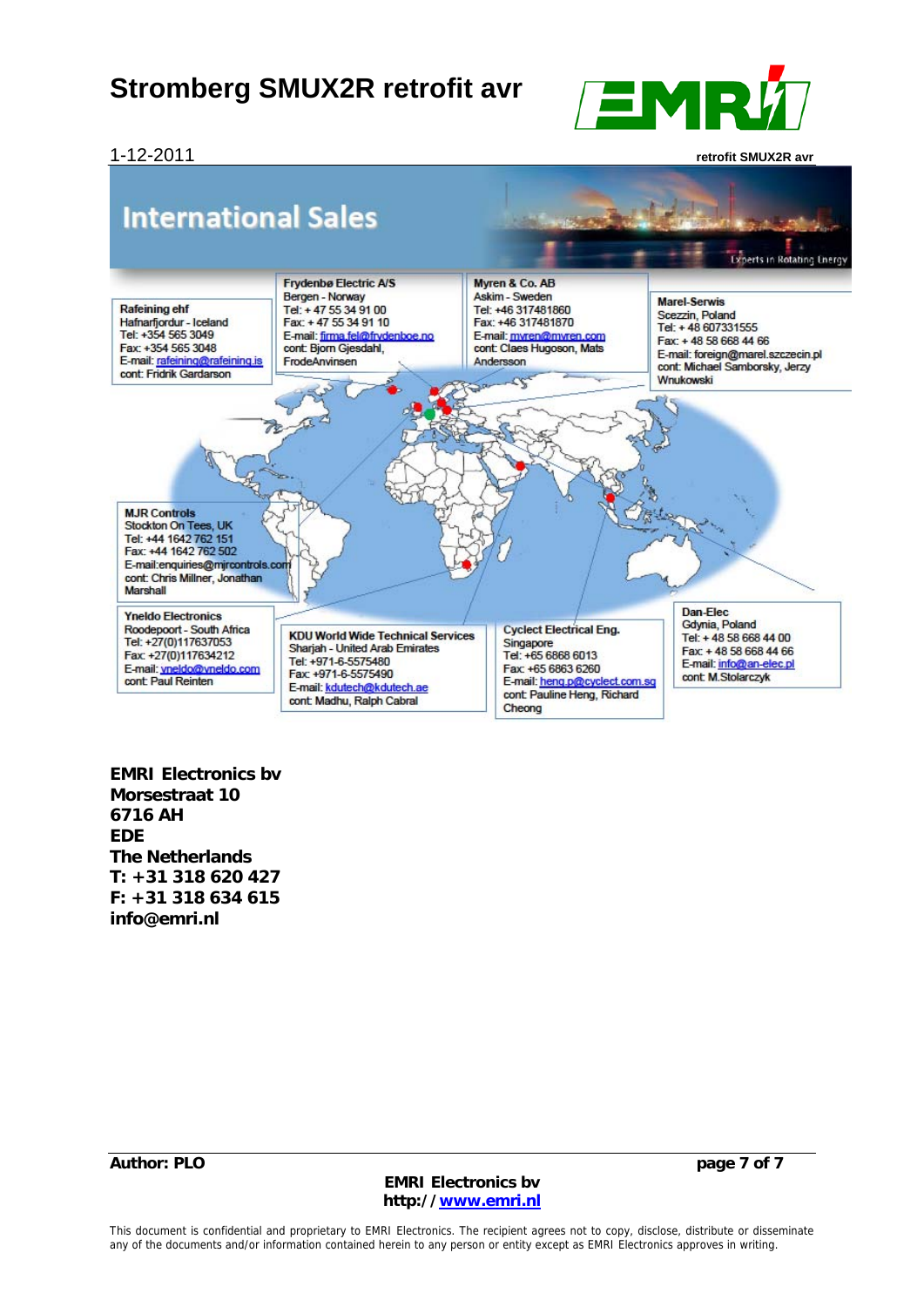# 3TX20 V2.0

## - **Manual**



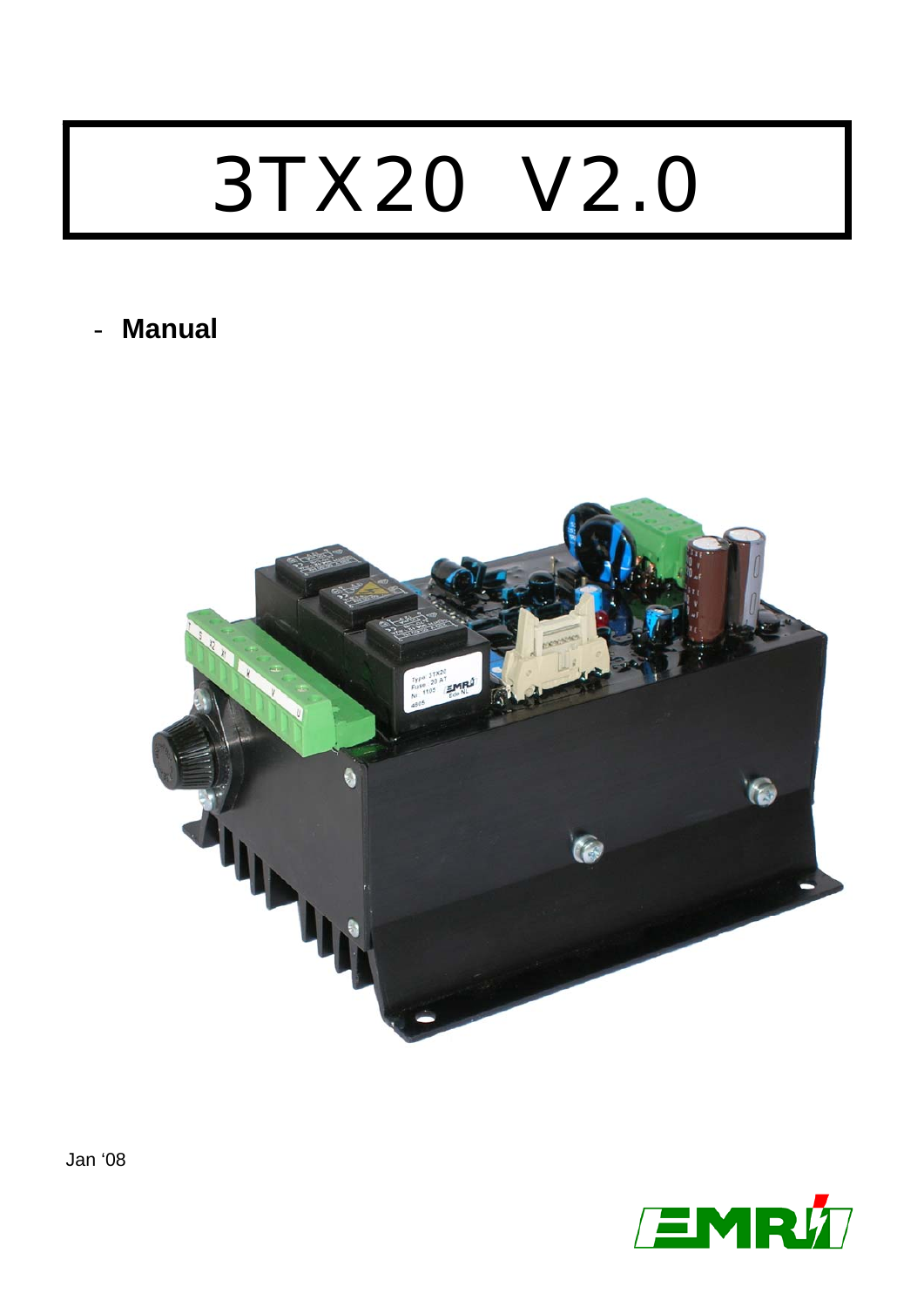

## **READ THE MANUAL PRIOR BEFORE COMMISSIONING**

Application, use or commissioning can only take place by acceptance of the general deliveries conditions of EMRI bv which are available upon request.

Check WWW.EMRI.NL for latest manual / updates / modifications or general installation information.

#### **INTRODUCTION**

This manual provides information for use and application of the product.

This information consists of

- **Warnings**
- Layout
- Absolute maximum ratings
- Commissioning information
- Dipswitch and potentiometer settings
- Layout terminals
- General installation information and environmental aspects Application Diagrams

**WARNING** To avoid personal injury or equipment damage: Mounting, connecting and commissioning, should be performed by electrical qualified personal only.

#### **WARNING**

Never work on a LIVE generator.

The manual does not cover all technical details of the product. Also may specifications being modified by the manufacturer without notice.

For further information, the manufacturer should be contacted.



Due to liability reasons, EMRI products may not be used, applied or commissioned in equipment residing under law of the United States of America or Canada. Neither may EMRI products be applied or commissioned by any person residing under law of the United States of America or Canada.



**ELECTRICAL DANGER ELECTRICAL DANGER** 



**LIVE VOLTAGE LIVE VOLTAGE**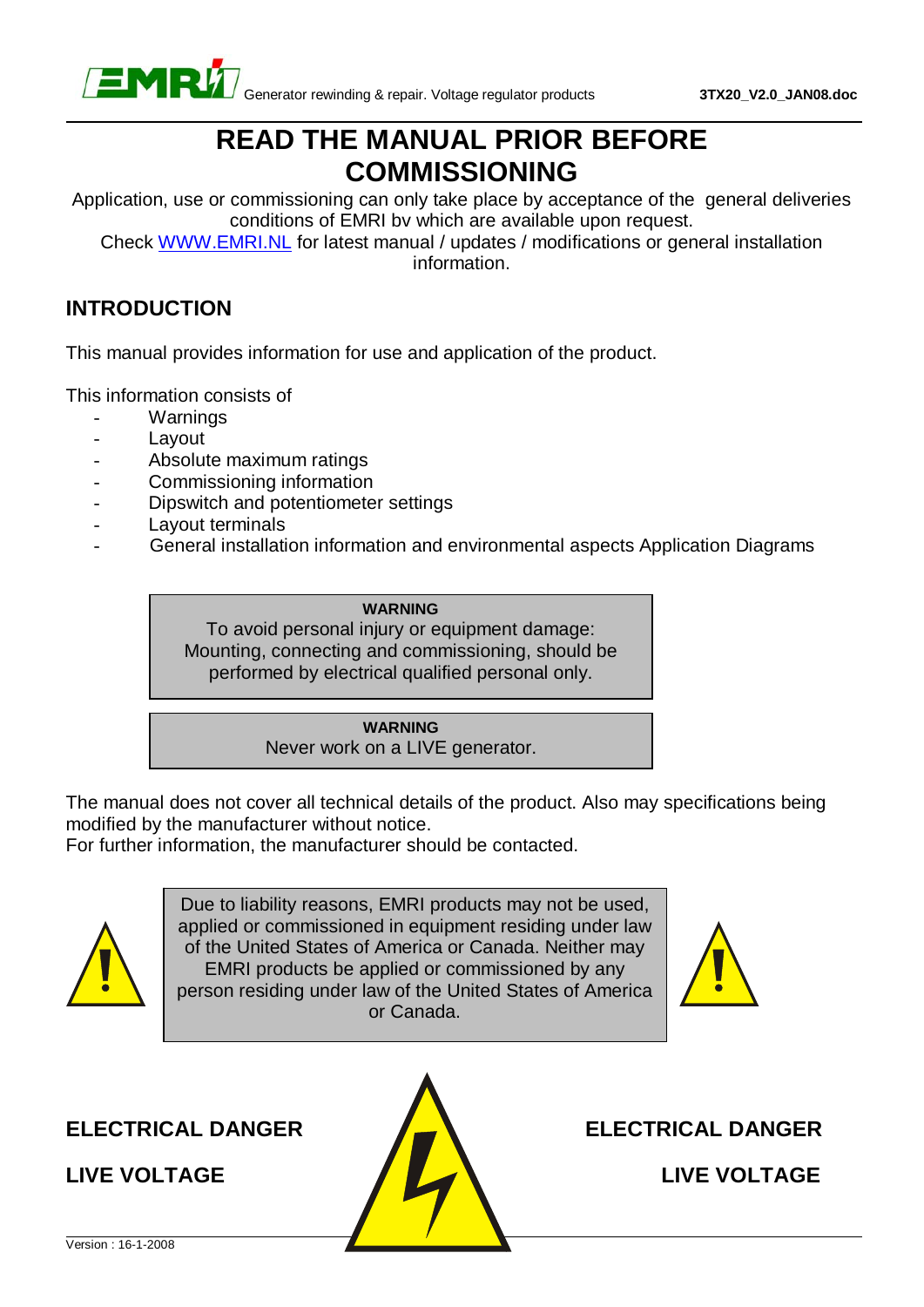



#### **Introduction**

This manual provides information for use and application of the EMRI 3TX20.

This information consists of

- **AVR Layout**
- Absolute maximum ratings
- Commissioning information
- Dipswitch and potentiometer settings
- Lavout terminals
- General installation information and environmental aspects
- Application Diagrams

#### **WARNING**

To avoid personal injury or equipment damage: Mounting, connecting and commissioning, should be performed by electrical trained and qualified personal only.

#### **WARNING**

Never work on a LIVE generator. Unless there is another person present who can switch of the power supply or stop the engine

The manual does not cover all technical details of the product. Also specifications may be modified by the manufacturer without notice. For further information, the manufacturer should be contacted.



ELECTRICAL HAZARDOUS VOLTAGES DANGEROUS DO NOT OPERATE WHEN NOT FAMILIAR WITH **GENERATORS** 

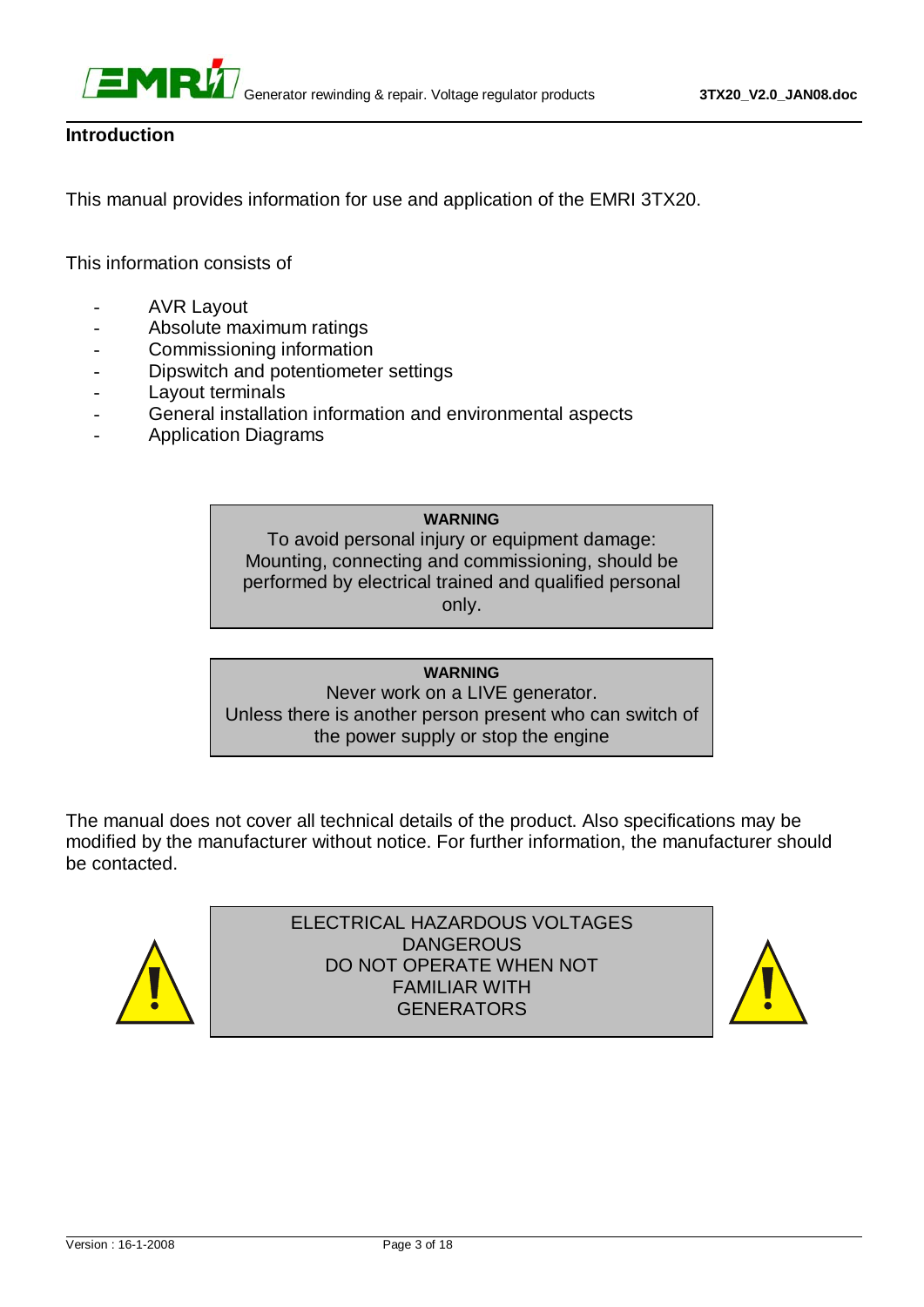

#### **AVR Layout**



#### **THE AVR IS PROTECTED FROM THE ENVIRONMENT BY AN EPOXY COATING**

**DIMENSIONS : L X W X H 160 X 145 X 110 MM WEIGHT: 1850 GR.**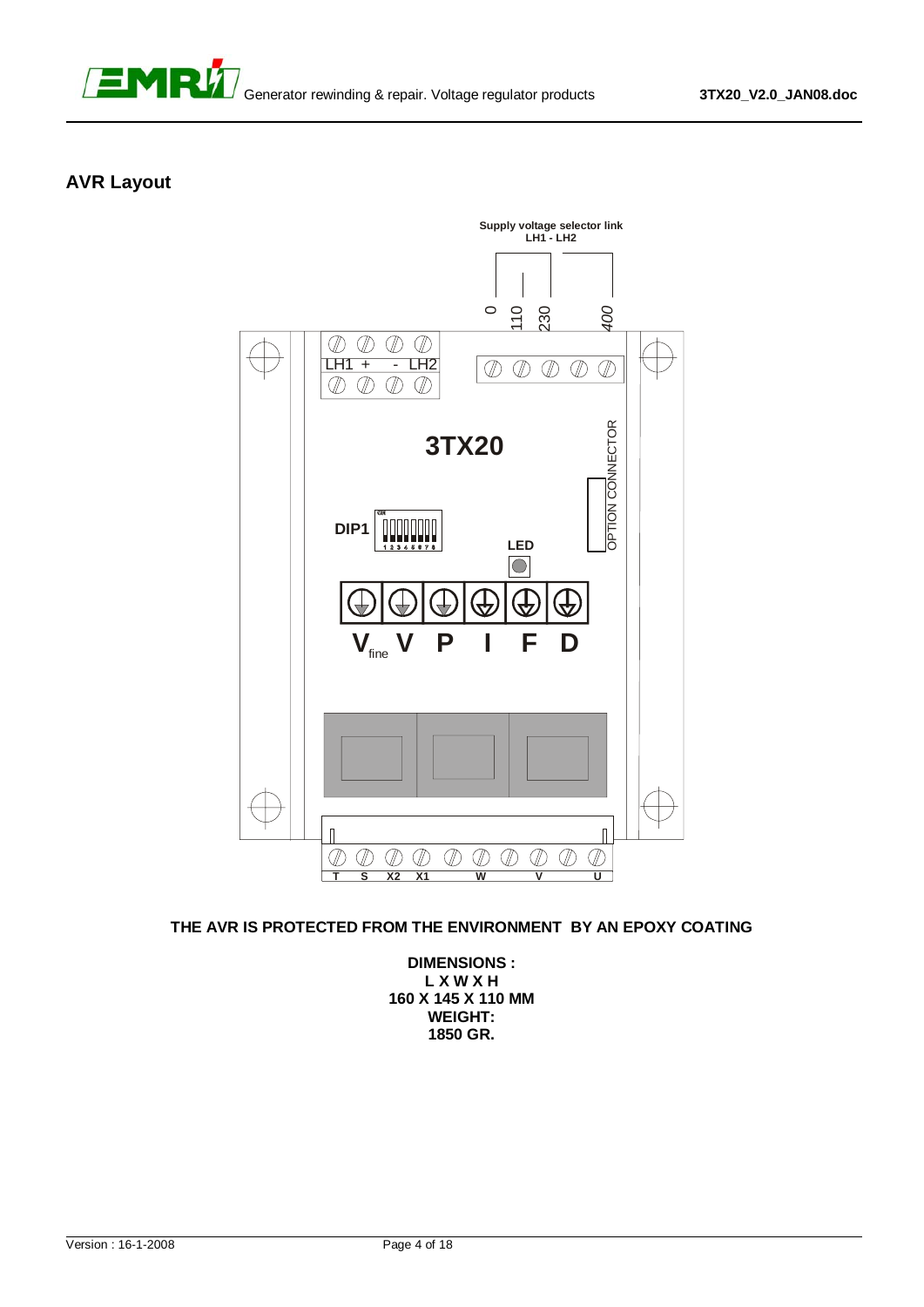

#### **Absolute maximum ratings / Specifications**

| <b>SYMBOL</b>         | <b>PARAMETER</b>         | <b>CONDITION</b> | MIN.           | MAX.    | <b>UNIT</b>     |
|-----------------------|--------------------------|------------------|----------------|---------|-----------------|
| $U_U$ , $U_V$ , $U_W$ | Voltage sensing input    | $< 30$ s.        |                | 500     | $V_{AC}$        |
| Accuracy              | Voltage                  |                  |                | 1%      |                 |
| $I_{x1}$ , $I_{x2}$   | Droop input              |                  |                | 0,75    | $A_{AC}$        |
| $I_{+}$ , $I_{-}$     | <b>AVR field current</b> |                  |                | 20      | $A_{DC}$        |
|                       | Forced $< 0.5$ sec.      |                  |                | 40      |                 |
| LH1-LH2               | Supply input             |                  |                | 50/60   | <b>Hertz</b>    |
| 110                   |                          |                  | $30^{*1}$      | 115/140 | V               |
| 230                   |                          |                  | $55^{*1}$      | 230/260 |                 |
| 400                   |                          |                  | $115*1$        | 440/480 |                 |
| $R_{field}$           | Field resistance         | Supply 110 V     | 2.5            |         | Ω               |
|                       |                          | Supply 230 V     | 5              |         | Ω               |
|                       |                          | Supply 400 V     | 15             |         |                 |
| $V_{se*1}$            | Self excitation (S.E.)   | > 5 V            | 3              | 10      | $\vee$          |
| $T_{\sf AMB}$         | Operating ambient        | non condensing   | $\overline{0}$ | $+50$   | $\circ$ C       |
|                       | temperature              |                  |                |         |                 |
| $T_{\text{STG}}$      | Storage temperature      | non condensing   | $-45$          | $+150$  | $\rm ^{\circ}C$ |

\*1 depending upon self excitation behaviour of the generator

#### **Supply Voltage selection link**

| 50Hertz 30V        | 90V             | <b>115V</b> |
|--------------------|-----------------|-------------|
| 60Hertz 30V        | 90 <sub>V</sub> | <b>140V</b> |
| Link 230Volt       |                 |             |
| 50Hertz 55V        | <b>175V</b>     | <b>230V</b> |
| 60Hertz 55V        | 175V            | <b>260V</b> |
| Link 440Volt $*^2$ |                 |             |
| 50Hertz 115V       | 330V            | 440V        |
| 60Hertz 115V       | 330V            | 480V        |
|                    |                 |             |
|                    |                 |             |

Select the supply voltage range so that MAX. value will never be exceeded

**\***2 Use this high voltage input only upon low current and/or higher voltage exciter value's ask the manufacturer when in doubt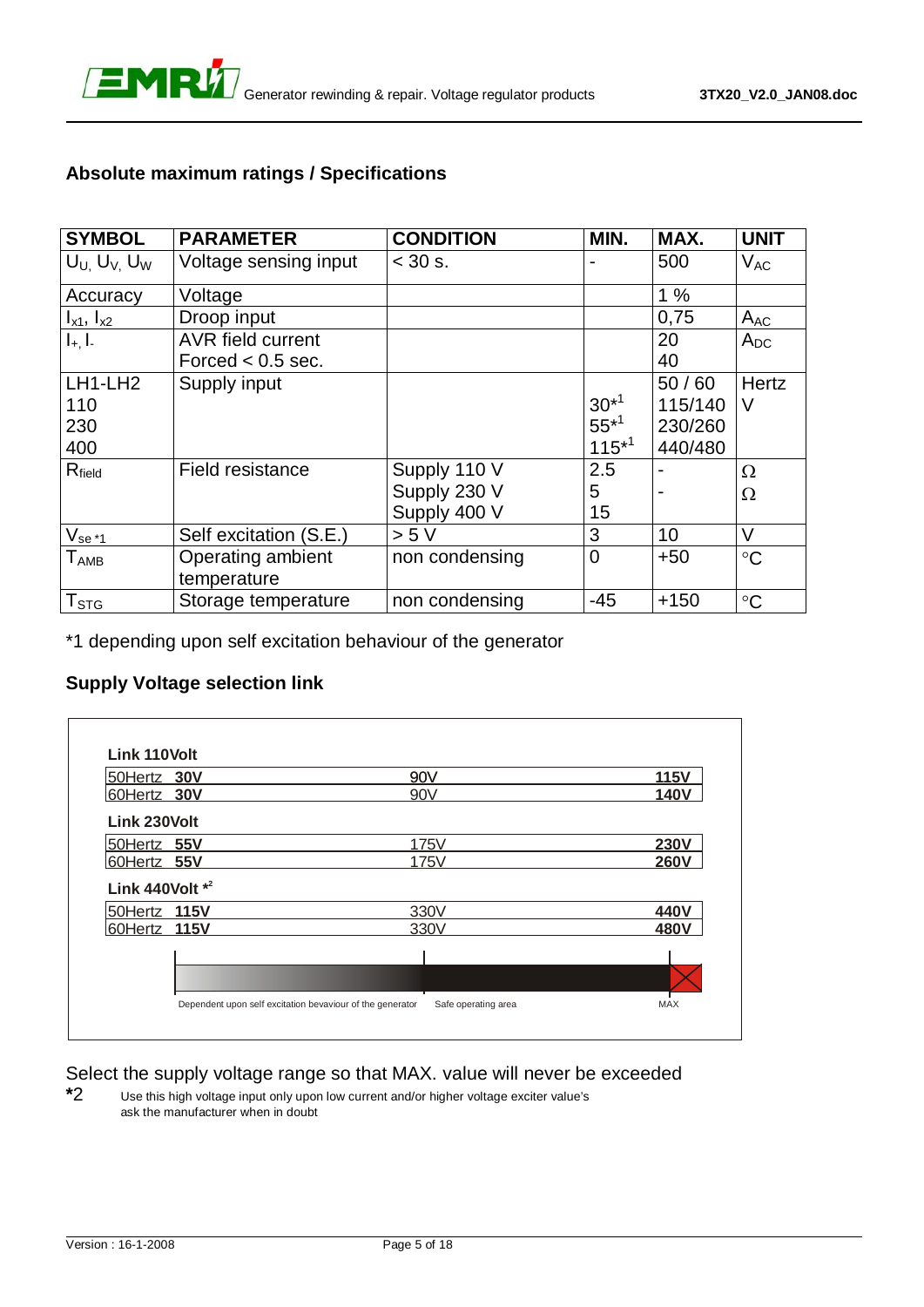

#### **Commissioning information**

The unit should be installed with respect to the environmental specifications as well as the rules mentioned in the General installation information. Dipswitch settings may not be altered when operating but need to be set beforehand. For safety reasons the voltage-LEVEL potentiometer is best turned completely counter clockwise, to start at the lowest possible voltage. Potentiometers P and I should be turned to centre position.

As a reference the chart below shows generator voltages for different configurations. The option connector should be occupied with the supplied dummy connector, containing some essential inter connections.

#### **Dipswitch and potentiometer settings**

Carefully determine the correct way of connecting the AVR from the suitable application diagram.

Incorrect installation could lead to hazardous situations and damage to generator and AVR. When dipswitch 2 is set to 230V sensing (on), the AVR expects  $200 - 325V$  at it's inputs. When dipswitch 3 is set to 280V sensing (on), the AVR expects 225 – 375V at it's inputs. When dipswitch 2 and 3 are **not** set , the AVR expects 280 – 480V at it's inputs. When dipswitch 1 is set, the self excitation circuit is activated, and the generator excites with residual voltage \*1

| <b>DIPSWITC</b> |                               |                                        |                                        |                                         |                           | 6   |                         |                                                       |
|-----------------|-------------------------------|----------------------------------------|----------------------------------------|-----------------------------------------|---------------------------|-----|-------------------------|-------------------------------------------------------|
| <b>ON</b>       | SELF.<br><b>EXCITED</b>       | 230V<br><b>SENSING</b><br><b>RANGE</b> | 280V<br><b>SENSING</b><br><b>RANGE</b> | <b>PHASE</b><br>LOSS<br>ENABLED         | S & T<br><b>SHORTENED</b> | NOT | <b>NOT</b><br>USED USED | UNDERSPEED.<br><b>PROTECTION</b><br><b>ENABLED</b>    |
| <b>OFF</b>      | NOT<br>SELF<br><b>EXCITED</b> |                                        |                                        | <b>PHASE</b><br>LOSS<br><b>DISABLED</b> | S & T<br><b>OPEN</b>      |     |                         | UNDERSPEED.<br><b>PROTECTION</b><br><b>DISENABLED</b> |



### DO NOT CHANGE DIPSWITCH SETTINGS DURING OPERATION

| <b>POTENTIOMETER</b> | <b>FUNCTION</b>                           |
|----------------------|-------------------------------------------|
| <b>V COURSE</b>      | <b>GENERATOR VOLTAGE ADJUSTMENT</b>       |
| <b>V FINE</b>        | <b>GENERATOR VOLTAGE ADJUSTMENT</b>       |
| <b>P-STABILITY</b>   | PROPORTIONAL GAIN ADJUSTMENT              |
| <b>I-STABILITY</b>   | PROPORTIONAL GAIN ADJUSTMENT              |
| <b>F-UNDERSPEED</b>  | UNDERSPEED TRIP LEVEL SEE NOTE            |
| <b>DROOP</b>         | <b>VOLTAGE DROOP (PARALLEL OPERATION)</b> |

Note: Too low setting F-Underspeed or disabling Underspeed protection may cause damage to the generator or the AVR due to incorrect voltage / frequency ratio.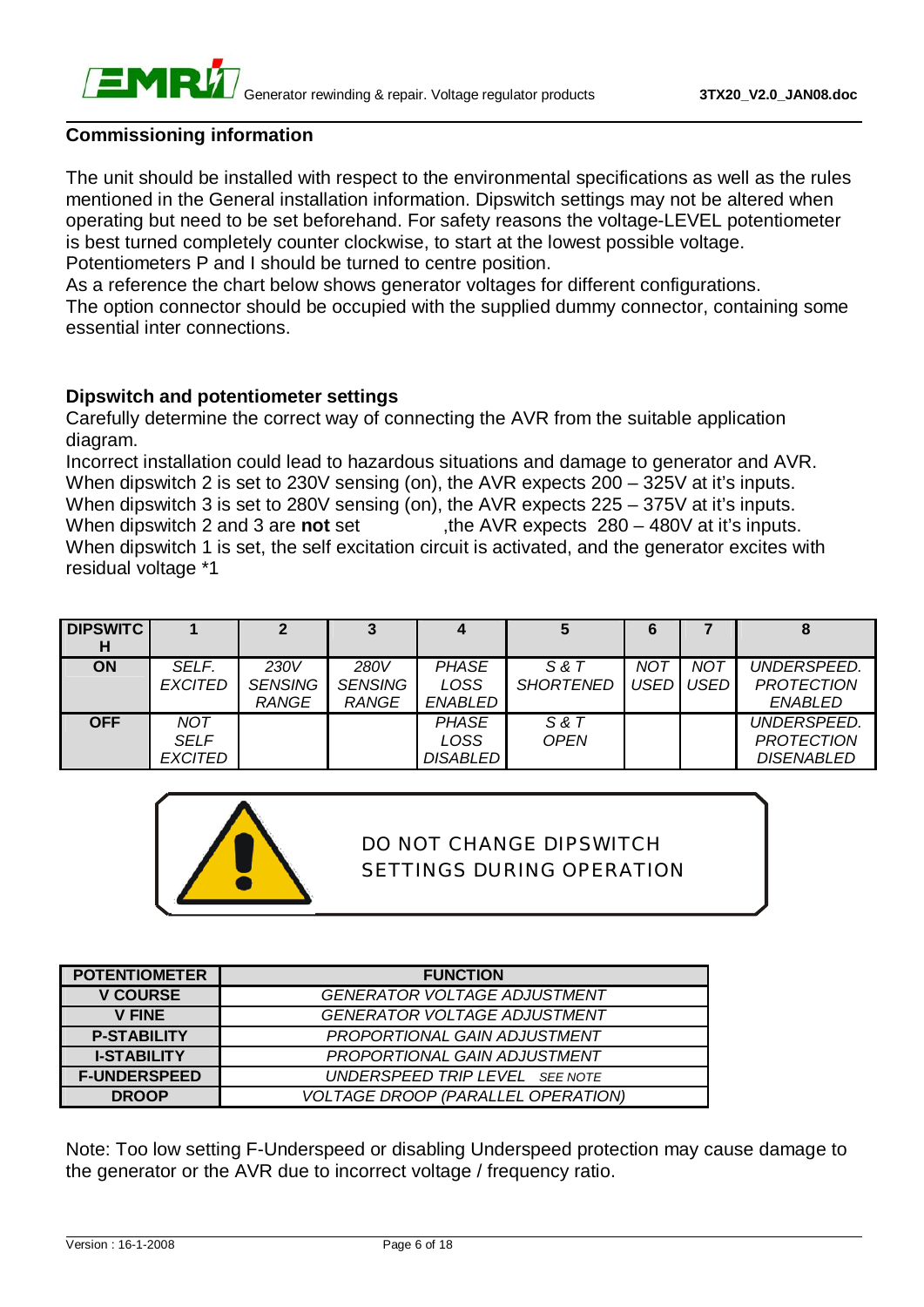

#### **Layout terminals**

| <b>TERMINAL</b>      | <b>CONNECTIONS</b>                        |
|----------------------|-------------------------------------------|
| U, V, W              | <b>THREE PHASE SENSING</b>                |
| X1, X2               | DROOP CT CONNECTIONS (PARALLEL OPERATION) |
| S.T                  | EXTERNAL VOLTAGE SETTING POTENTIOMETER    |
| LH1, LH <sub>2</sub> | <b>SUPPLY VOLTAGE FOR AVR</b>             |
| 0,110,230,400        | SUPPLY VOLTAGE SELECTOR                   |
| ÷.-                  | <b>EXCITER FIELD CONNECTION</b>           |

#### **Fuse**

| 20 A | 20 AT, 500 V, 10.3 X 38.1 MM |
|------|------------------------------|

#### **Factory Settings Dipswitches**

| <b>DIPSWITC</b><br>н |                         | 2          | 3          | 4                                       | G                                | 6          |     |                                                    |
|----------------------|-------------------------|------------|------------|-----------------------------------------|----------------------------------|------------|-----|----------------------------------------------------|
| <b>ON</b>            | SELF.<br><b>EXCITED</b> |            |            |                                         | S & T<br>SHORTENED   USED   USED | <b>NOT</b> | NOT | UNDERSPEED.<br><b>PROTECTION</b><br><b>ENABLED</b> |
| <b>OFF</b>           |                         | <b>OFF</b> | <b>OFF</b> | <b>PHASE</b><br>LOSS<br><b>DISABLED</b> |                                  |            |     |                                                    |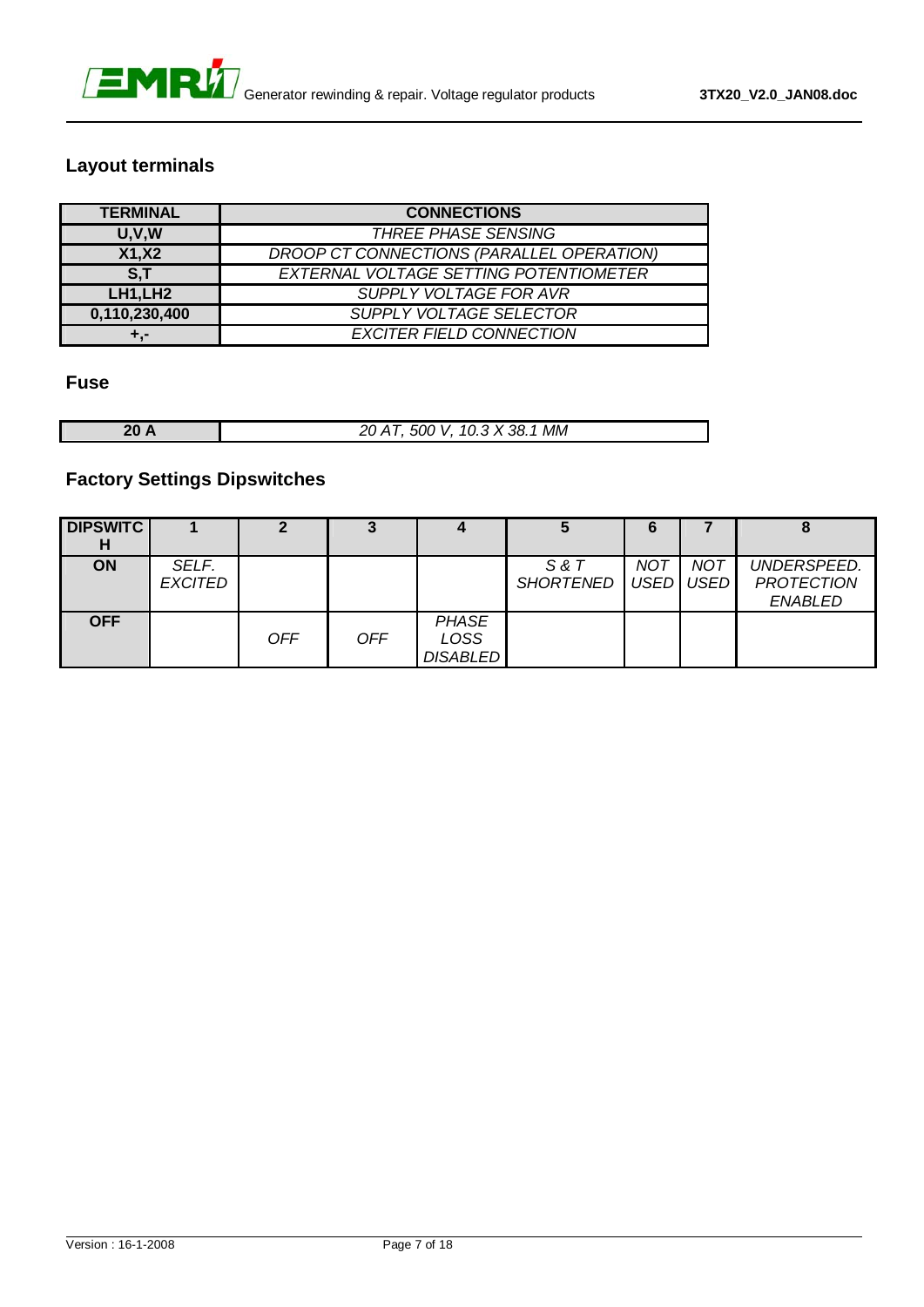

#### **General installation information**

#### **Absolute Maximum Ratings**

The Absolute Maximum Ratings are those limits for the device that, if exceeded, will likely damage the device. Exceeding the absolute maximum ratings voids any warranty and/or quarantee.

#### **Mounting**

- Mounting of the product should be done in such a way that the absolute maximum ambient temperature rating of the product will never be exceeded.
- Mounting of the product should be done in such a way that maximum cooling (direction of cooling ribs and direction of airflow) is achieved.
- Mounting of the product should be done in such a way that no humid air can flow through the product or condensation occurs.
- Mounting of the product should be done in such a way that dust or other materials or residue will not remain in or on the product.
- Mounting of the product should be done in such a way that the maximum vibration is not exceeded.
- Mounting of the product should be done in such a way that personal contact with persons is impossible.

#### **Wiring**

- Diameter size of the wiring should be enough to carry the expected current. Wire insulation should be enough to withstand the expected operating voltages and temperatures.
- To improve EMC emission and immunity, care should be taken for the lay out of the wiring. This in respect to all wiring in the installation.
- Keep current carrying wires as short as possible.
- Keep wires carrying a total sum of zero Ampere close to each other, or in one single cable. E.g. U, V, W or + and -, or Phase and neutral, X1 and X2.
- Avoid current carrying conductors next to sensing or control wiring. Especially current controlled by SCR's or PWM controlled transistors.
- If sensitive sensing signal cables need to be laid across distance along other cabling, shielded cable is preferred.
	- Keep the shield as long as possible and the wiring outside the shield as short as possible. Do not solder or shrink the shield to a regular wire. Connect the original shield to ground with a as large as possible contact surface.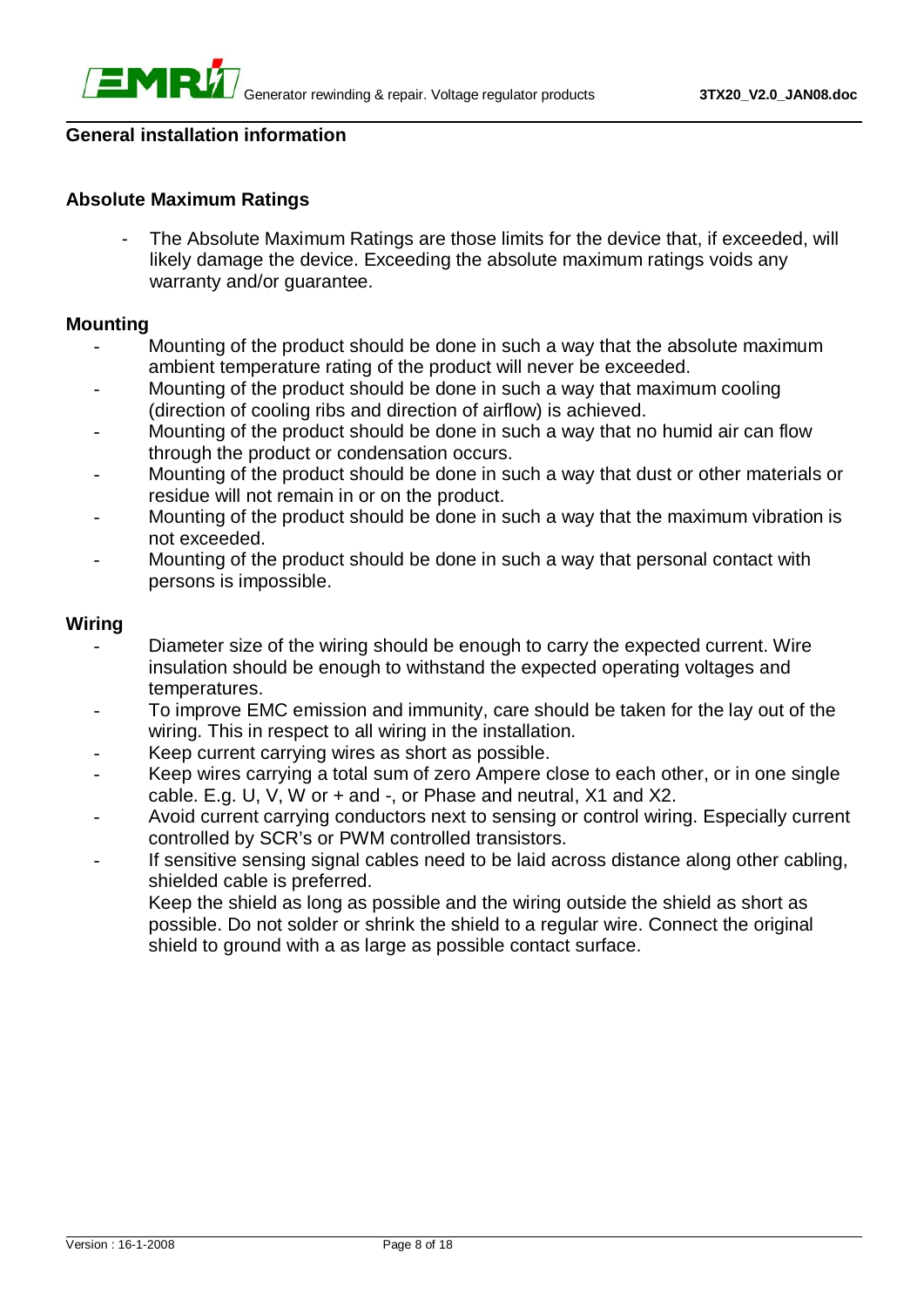#### **Additional installation information**

EMRÝ

- When the product is supplied by means of a transformer, it should never be an autotransformer. Auto-transformers react as voltage sweep up coil and may cause high voltage peaks.
- Standard fit capacitors or over-voltage suppressers across F+ and F- or exciter field terminals inside the generator should be removed.
- When the product is supplied by means of a transformer, it should be able to carry at least the maximum expected current. Advisable is, to have a transformer which can carry twice the maximum expected current. Inductive loads make voltage sacks and peeks into the secondary voltage of a transformer, from which the device may malfunction.
- It is not recommended to apply switches in dc outputs. It is preferred to use switches in the ac supply inputs of devices. In case it is unavoidable to have switches in the dc output of a device, action must be taken to avoid over voltage damage to the device due to contact arcing. Use a voltage suppressor across the output.
- It is not recommended to apply switches or fuses in the sensing lines. Defects can cause high voltage situations due to over-excitation.
- When using a step down transformer in medium or high voltage generators, the transformer should be three phase (if three phase sensing), and the transformer should be suitable for acting as a sensing transformer. If the transformer is unloaded, connect a resistor to avoid voltage waveform distortion.
- The phase relation from the generator to the AVR is important. Also when voltage transformers and/ or current transformers are installed.
- When using a step down or insulation transformer in the droop circuit, phase relation from the generator to the AVR is important.
- CT's wiring, connected to the AVR should never be grounded.
- Always disconnect electronic products, circuits and people before checking the insulation resistance (Megger check).
- Due to differences in generators impedance's, EMC behaviour is not predictable. Therefore the commissioner / installer should be aware of proper and correct installation.
- Large, highly inductive, exciter stator windings can cause destructive high voltage peaks. Adding a resistor from 10 to 20 times the exciter stator fieldresistance reduces voltage spikes. If necessary, a RC filter can be fitted additionally
- Upon problems during commissioning, faulty behaviour or defects in the generator, consult the fault finding manual at our web site
- Some advises may be overdone or seem extraordinary, but since the electrical rules are the same everywhere, these advises are given.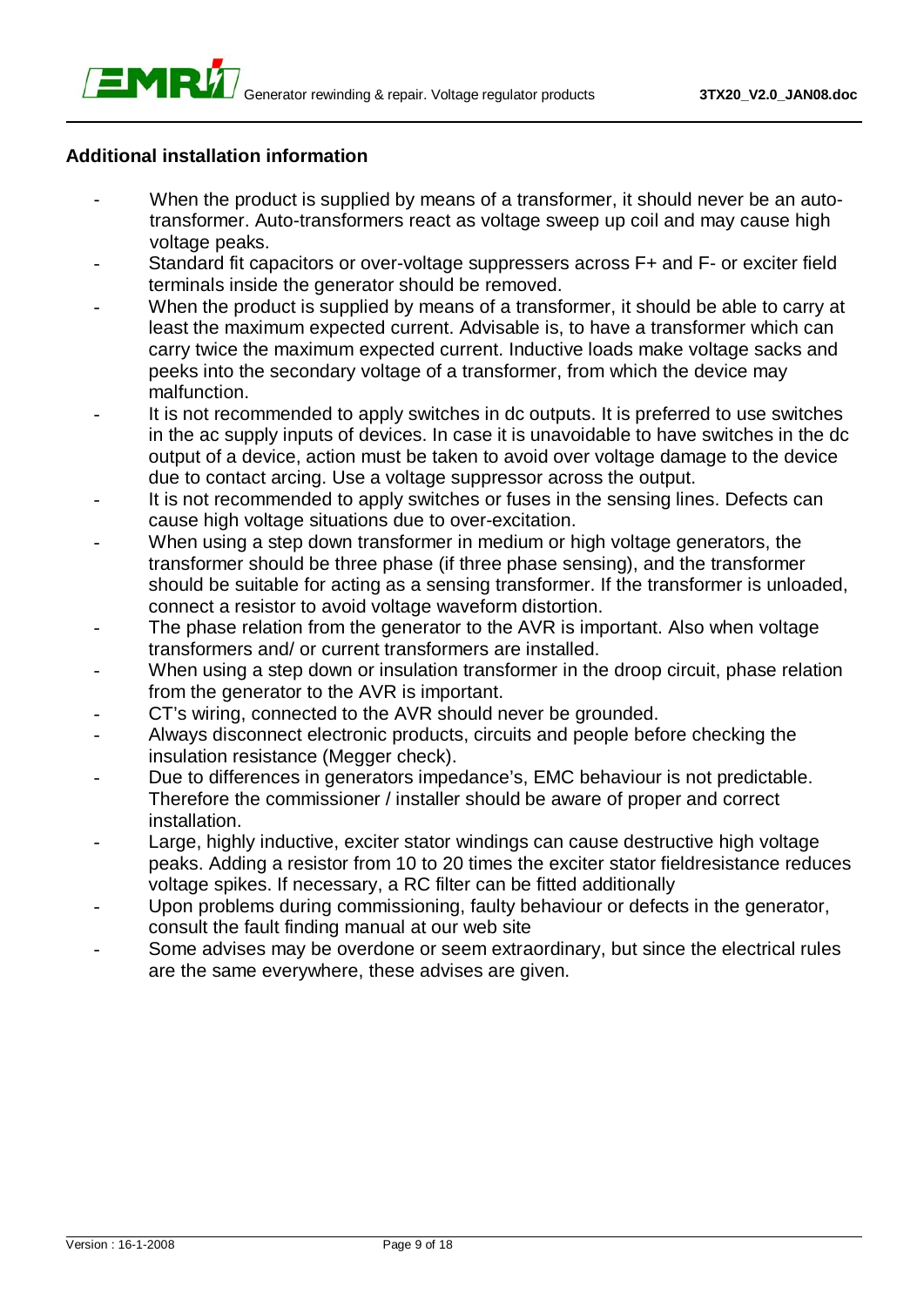

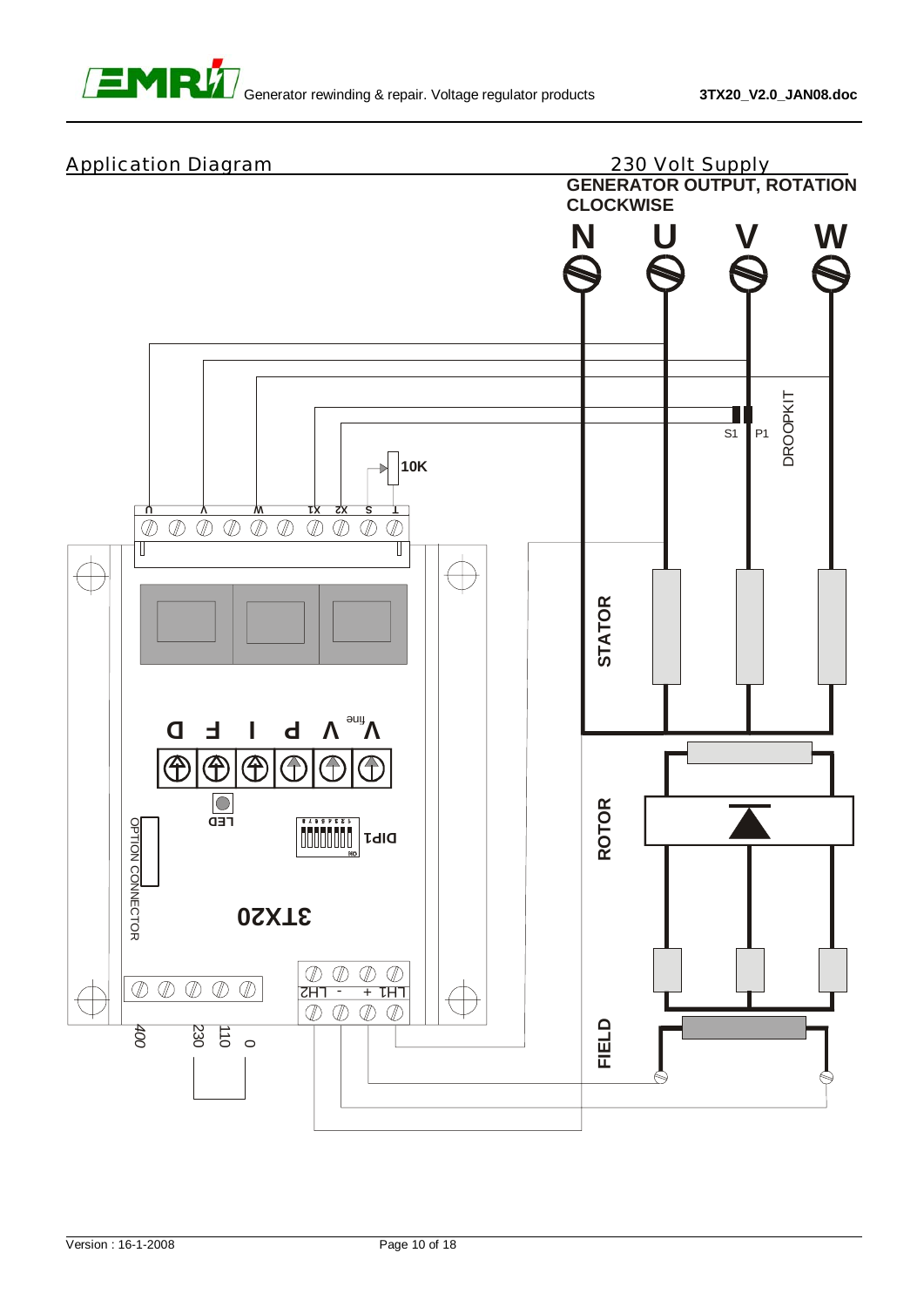

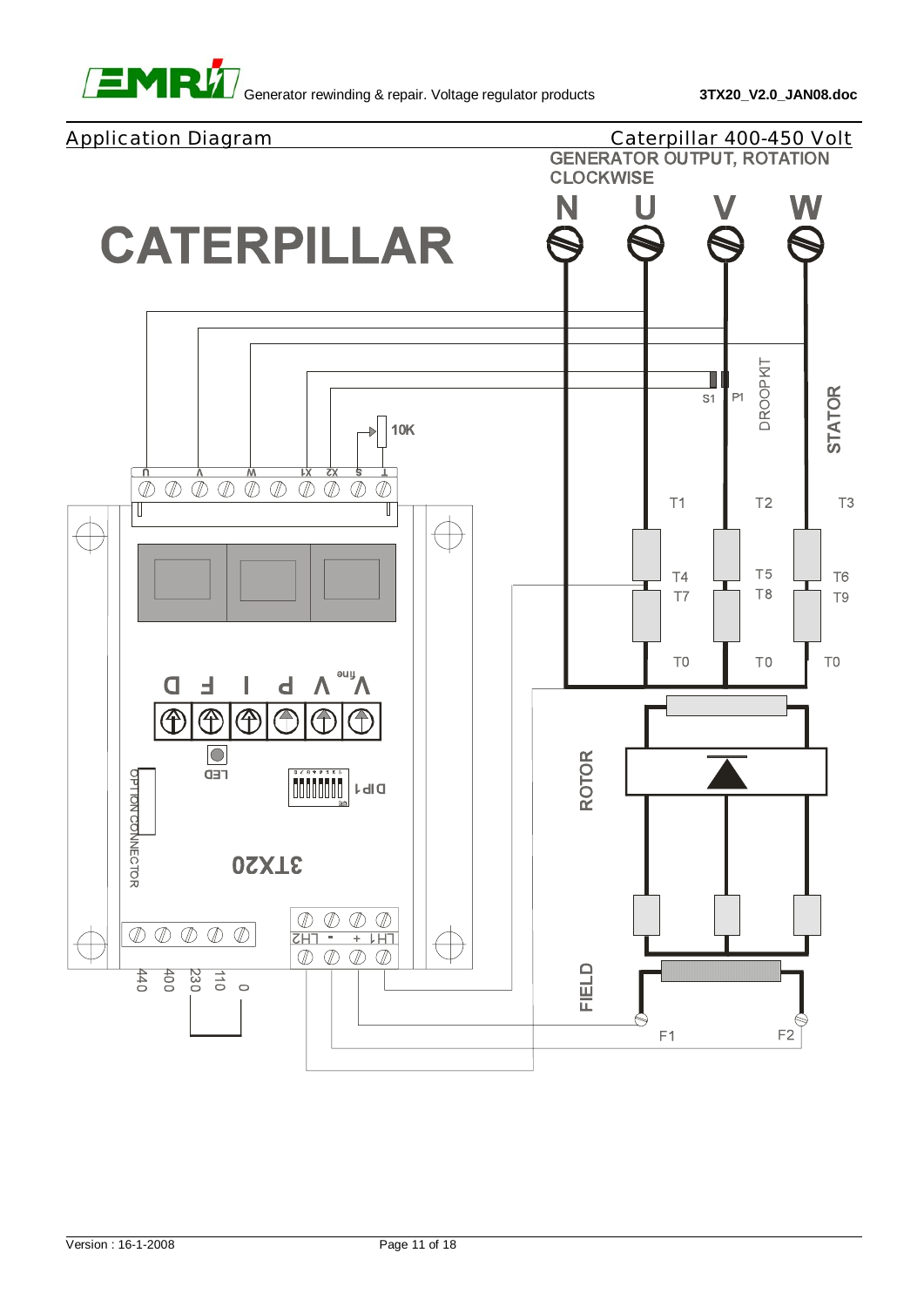

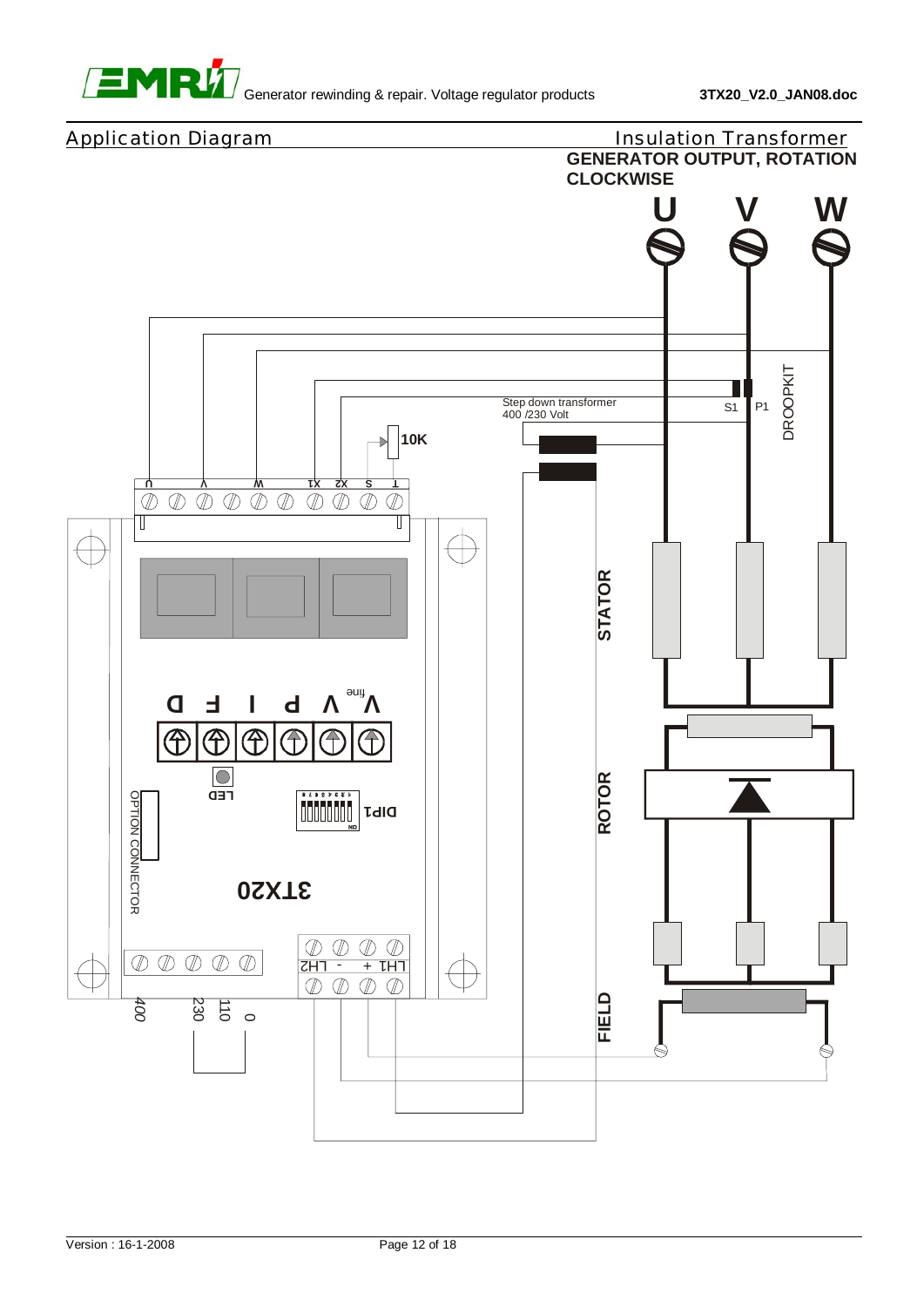

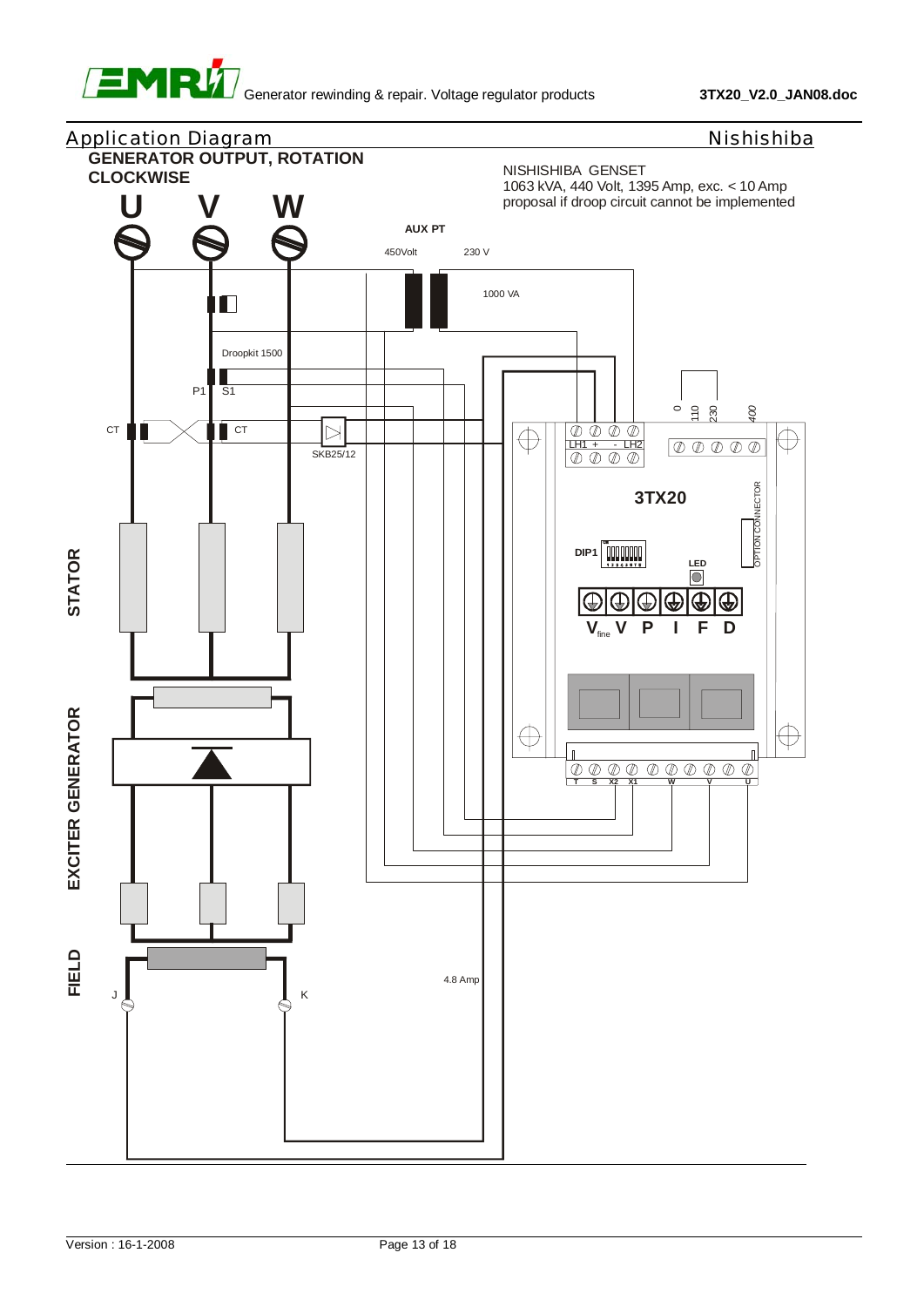



**The numbers refer to the SMUX connector pin number**

**1)Isolate the wires 7 and 8 from the original CT and connect them to new DROOPKIT. Shorten old CT !!**

**2)Shorten the input from the rectifier from the compound transformers system, and isolate wire 10, and bring it only to the + (I) of the exciter field and to the + from the AVR 3)Connect other wiring as indicated**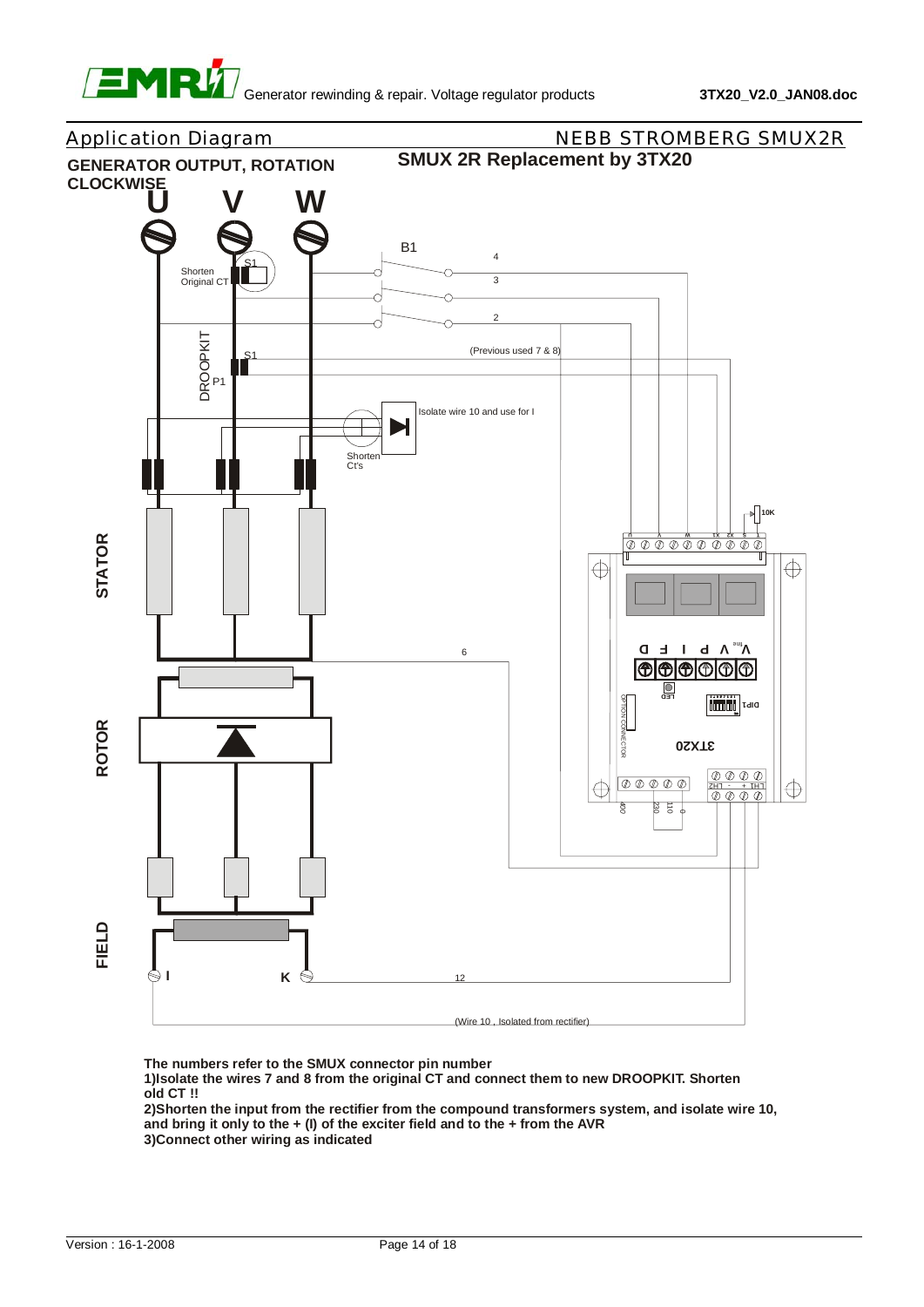

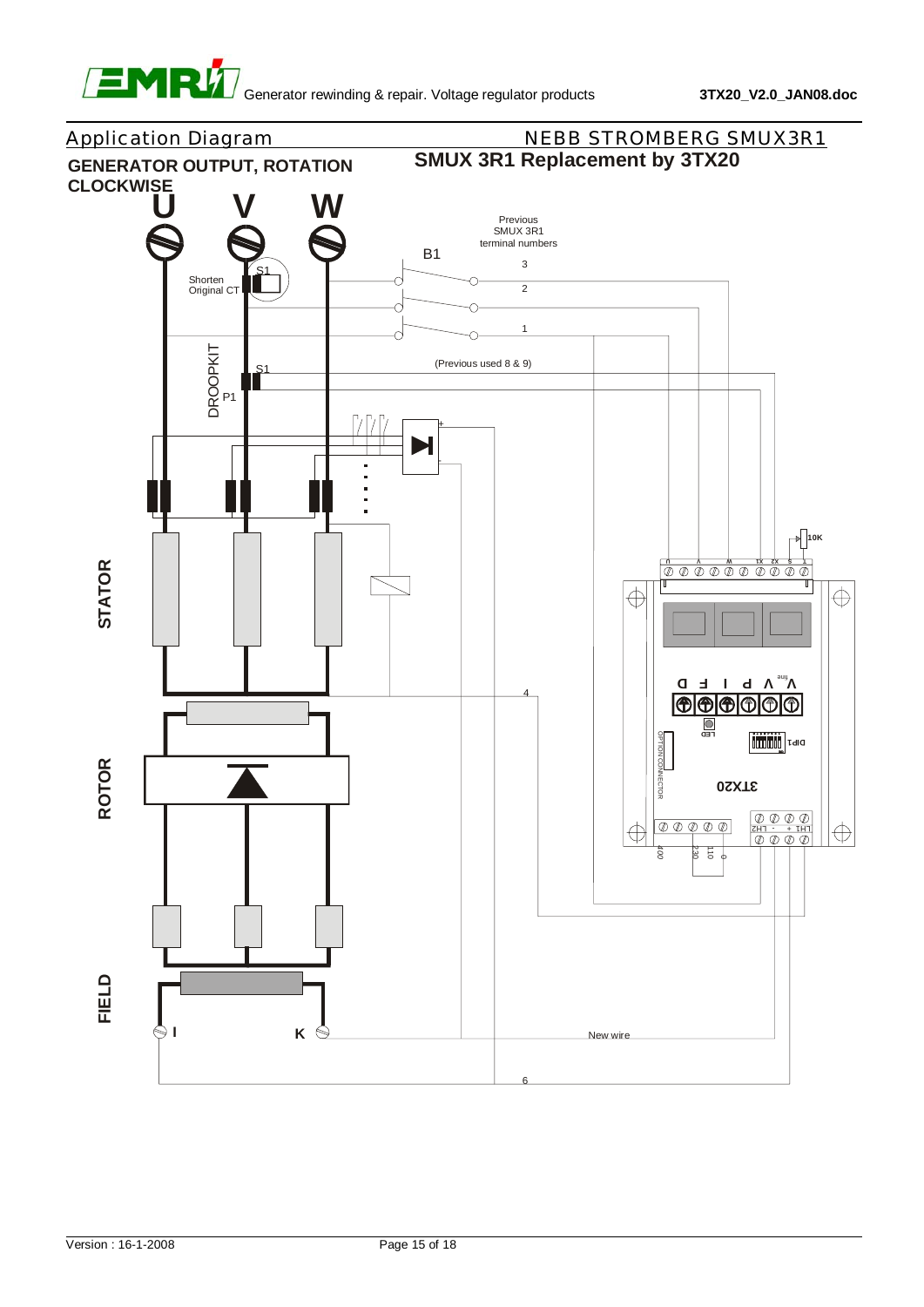![](_page_22_Picture_0.jpeg)

![](_page_22_Figure_3.jpeg)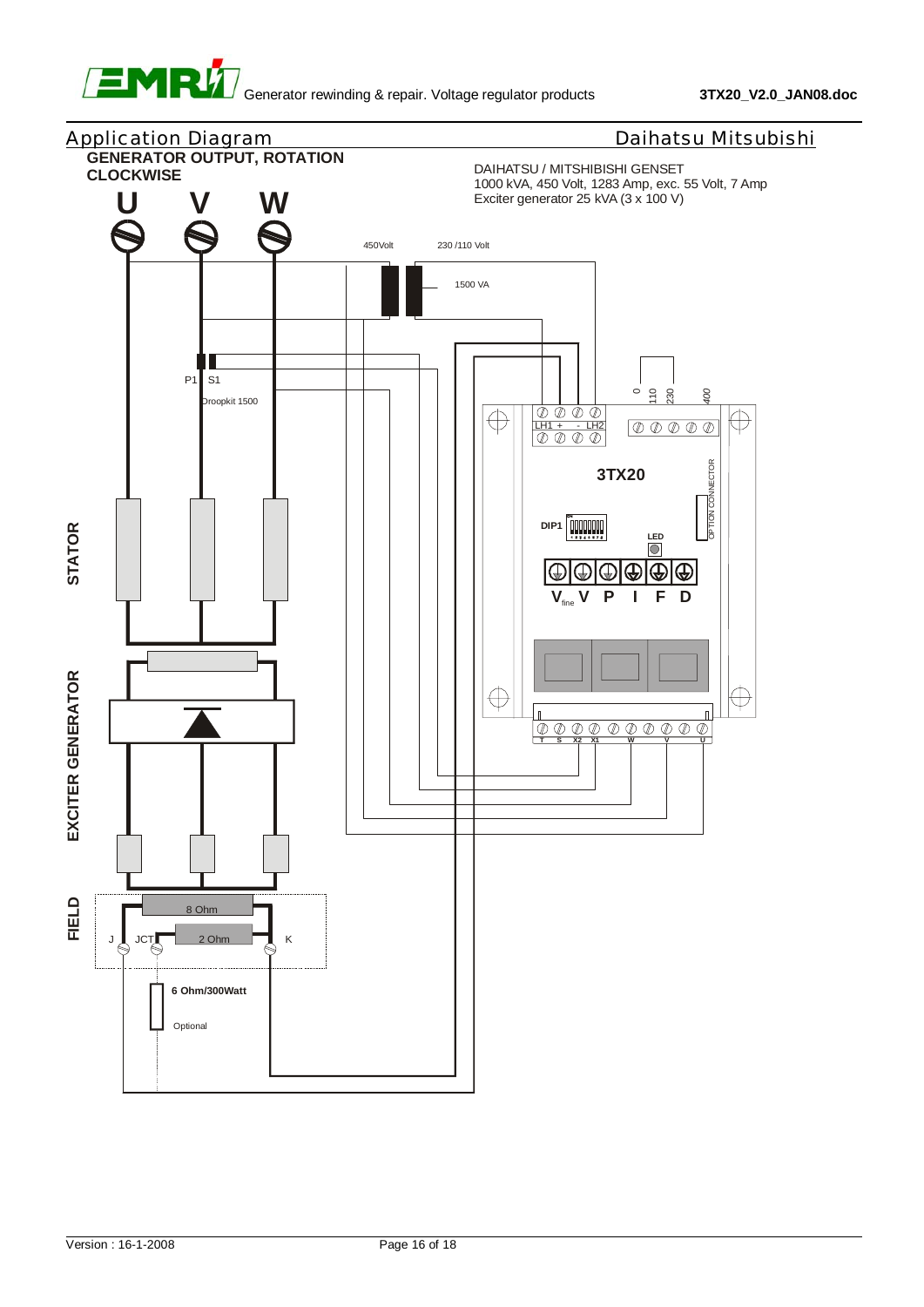![](_page_23_Picture_0.jpeg)

## Application Diagram NEBB SF7 **GENERATOR OUTPUT, ROTATION CLOCKWISE W** B1

![](_page_23_Figure_4.jpeg)

**C1 AND C2 MUST BE ENERGIZED ON > 40 % OF Unominal, AND DE-ENERGIZED WHEN < 40 % OF Unominal**

#### **NEBB SF7 REPLACEMENT WITH / 3TX20 / OR LX10 / OR 3FLASR11**